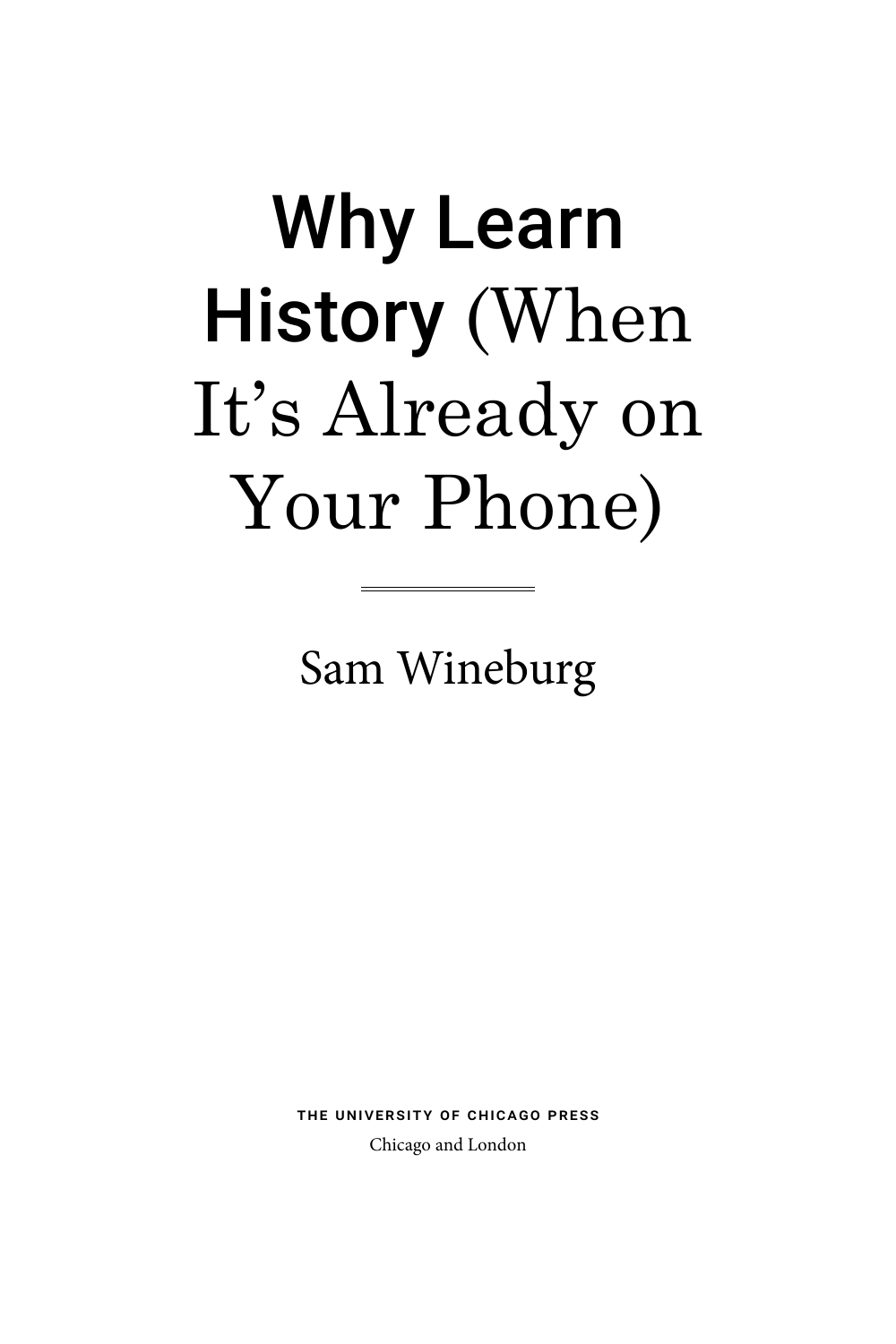# Contents

## Introduction 1

#### ParT 1: oUr CUrrenT PlighT

- 1 Crazy for History 11
- 2 Obituary for a Billion Dollars 31
- 3 Committing Zinns 51

### ParT 2: hisToriCal Thinking ≠ an amazing memory

- 4 Turning Bloom's Taxonomy on Its Head 81
- 5 What Did George Think? 93

#### ParT 3: Thinking hisToriCally in a DigiTal age

- 6 Changing History . . . One Classroom at a Time 103
- 7 Why Google Can't Save Us 139

#### PART 4: CONCLUSION: HISTORICAL HOPE

8 "Famous Americans": The Changing Pantheon of American Heroes 163

Afterword 173 Acknowledgments 179 Notes 183 Bibliography 213 Index 233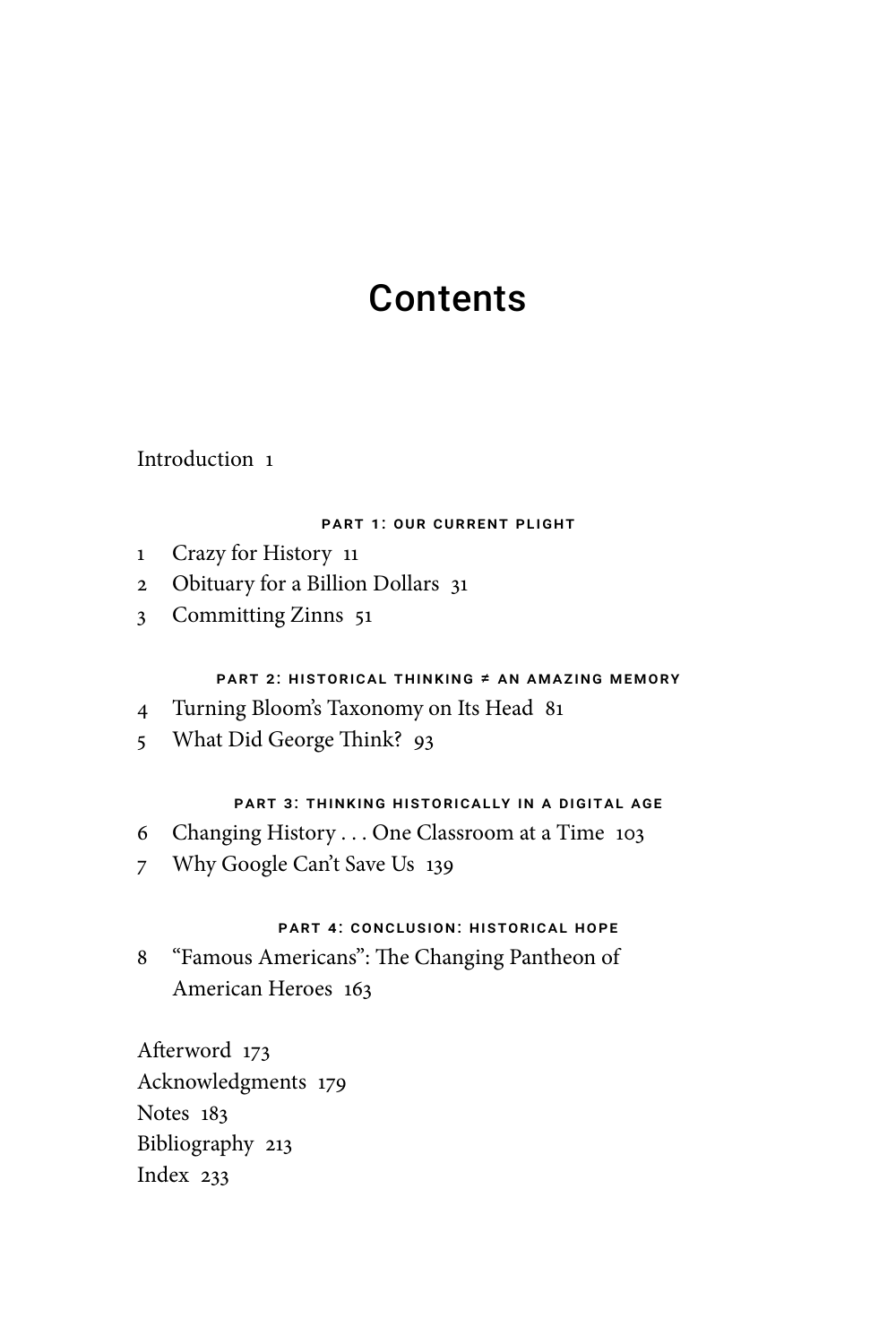## Introduction

In October 2010 the *Washington Post* broke a story about a fourthgrade textbook called *Our Virginia, Past and Present*. The book describes the role that African Americans played in the Civil War. If you are a movie aficionado and have seen *Glory* and know the story of the Fifty- Fourth Massachusetts Volunteer Infantry and the 180,000 African Americans who served the Union— constituting over 10 percent of the fighting force— you might expect that to be the focus. Wrong. *Our Virginia, Past and Present* presents Virginia's fourthgraders with some questionable historical information: "Thousands of Southern blacks fought in the Confederate ranks, including two battalions under the command of Stonewall Jackson."1 For this statement to be true, it would have to have occurred at the height of the Civil War, since Thomas "Stonewall" Jackson died by friendly fire from the Eighteenth North Carolina Infantry Regiment on May 10, 1863.

It has long been known that the Confederate army forced slaves into service as cooks and laborers who provided backup for weaponsbearing troops. We know of dozens of cases like this. We even have some scattered photographs of slaves suited up in uniform sitting next to their masters. But that's not what we're talking about. We are talking about the formal mustering of *thousands* of black soldiers under Jackson alone and, by extension, thousands more under other generals, who trained them in weaponry, organized them into battalions, and taught them to fight for the South. We are talking about enslaved black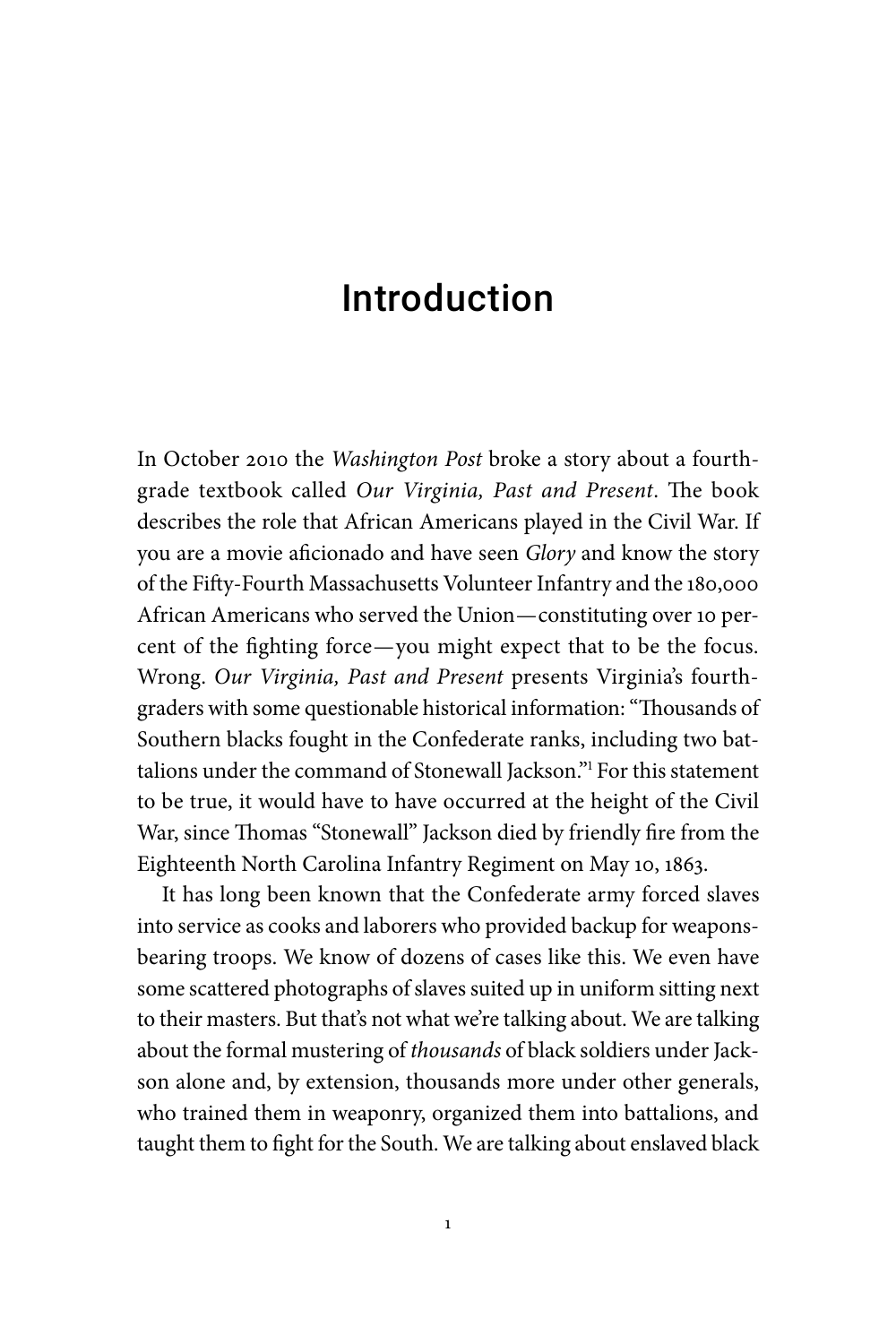Americans voluntarily risking their lives so that they could remain enslaved.

Common sense balks at these claims. The only document we have from the Confederacy about drafting African American soldiers comes in the waning days of the war, a last- ditch effort less than three weeks before Lee's surrender at Appomattox. If thousands of blacks were already bearing arms for the Confederacy, the South would not have had to enact General Orders #14 on March 23, 1865, to try to draft black soldiers to the South's cause. Even this late in the war, the proposal was so controversial that its authors felt compelled to issue a disclaimer: "Nothing in this act shall be construed to authorize a change in the relation which the said slaves shall bear toward their owners."2

Where would *Our Virginia, Past and Present* find support for a claim rejected by every reputable Civil War historian we could think of?3 There's no documentation for claims that so contravene common sense and, I might add, human nature. What would slaves be fighting for— their right to remain in chains? When queried about her sources, author Joy Masoff told the *Washington Post* that she conducted her research . . . on the Internet. Her publisher, Five Ponds Press, sent the *Post* the links that Masoff consulted, some of which led to the website of the Sons of the Confederate Veterans, "a patriotic, historical and educational organization, founded in 1896, dedicated to honoring the sacrifices of the Confederate soldier and sailor and to preserving Southern Culture."4

Our first reaction might be shock at Ms. Masoff's carelessness. And it's unfortunate that her assertions ended up in a book for schoolchildren. However, I want to suggest something different. I want to consider the possibility that Joy Masoff is not so different from you or me.

We live in an age when going to the library means turning on our laptops and making sure we have a wireless connection. Being on the Web and searching for information is radically different from how anyone learned to do research a generation ago. In those days of yore, libraries and archives represented quiet stability. I was eleven when I engaged in my first act of library research (a report on the Bermuda Triangle assigned by my incomparable sixth- grade teacher,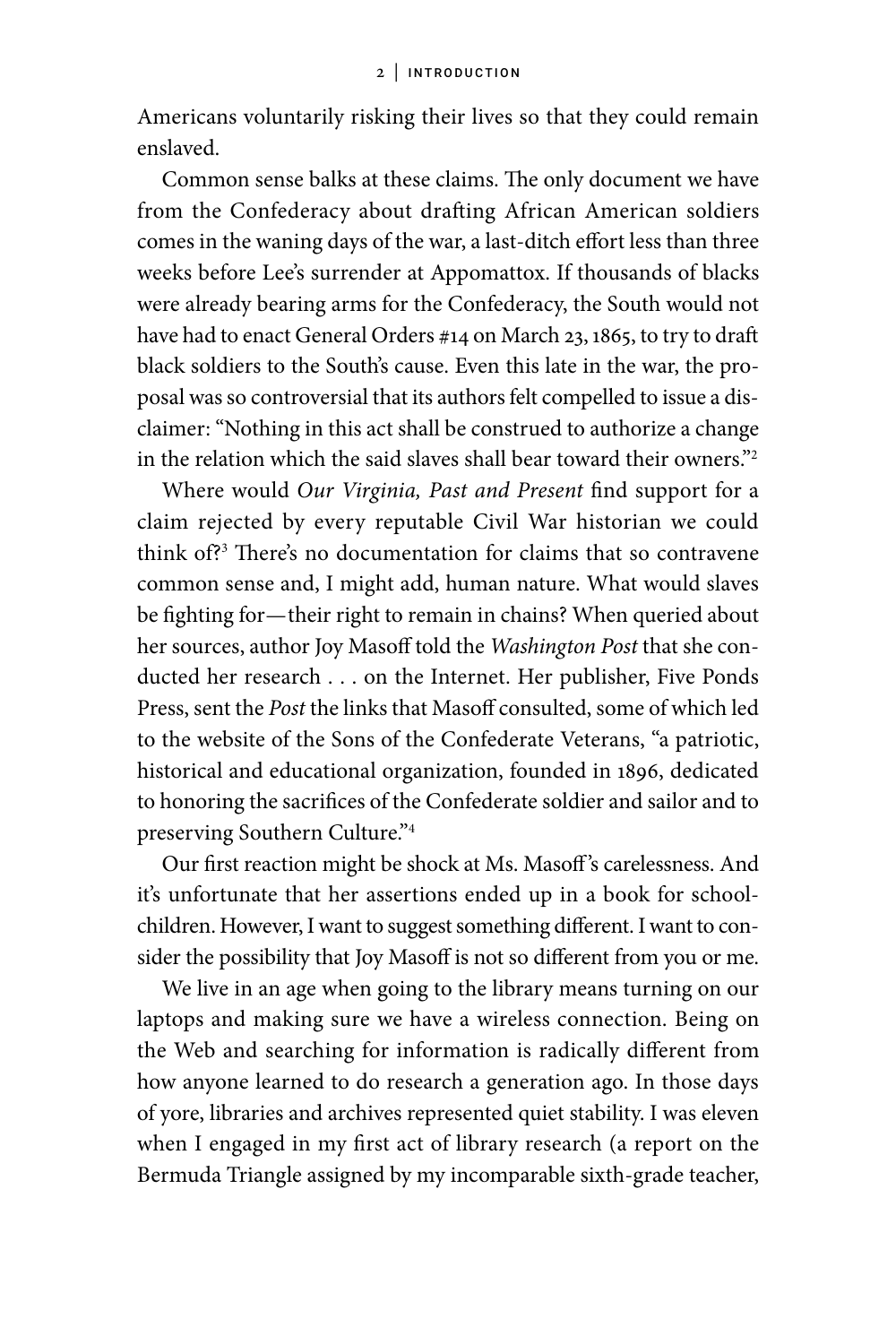Diane Abbey). I took a city bus to an imposing building with Corinthian columns in my hometown of Utica, New York. In hushed tones, the librarian revealed to me the card catalog, bestowed upon me a stubby, eraser- less pencil, and taught me to write down cryptic strings of numbers that sent me deep into the stacks. Obviously, it was never the case that just because something was printed meant that it was true. Mrs. Abbey taught us that in 1969. At the same time, we often ceded authority to established figures. We relied on them to make sure that what we read was accurate, that it had gone through rounds of criticism before it met our eyes. Only a small number of us were published authors. Most of us consumed information others had created.

The reality we inhabit now is very different. The Internet has obliterated authority. You need no one's permission to create a website. You need no hall pass to put up a YouTube video. You need no one's stamp of approval to post a picture on Instagram. Tweet to your heart's content— just look at the president. Go ahead— be an author! What determines whether you go viral is not the blessing from some academic egghead, but from the digital mob.<sup>5</sup> In our Google-drenched society, the most critical question we face is not how to find information. Our browser does a great job. We're bombarded by stuff. But what do we do once we have it? Digital snake oil salesmen compete with reliable sources for our allegiance. Can we tell the difference? A recent national survey suggests not.<sup>6</sup>

Between January 2015 and June 2016, my research team tested students in twelve states and analyzed 7,804 responses. Our exercises measured *online civic reasoning*, students' ability to judge the information that streams across their smartphones, tablets, and computers. At each level— middle school, high school, and college— we encountered a stunning and dismaying consistency. Young people's ability to reason about information found on the Internet can be summed up in a single word: *Bleak*.

At the middle school level, 82 percent of students couldn't distinguish between an ad and a news story. Almost 70 percent couldn't explain why they might question an article written by a bank executive about millennials' need for fiscal advice. Despite their adeptness with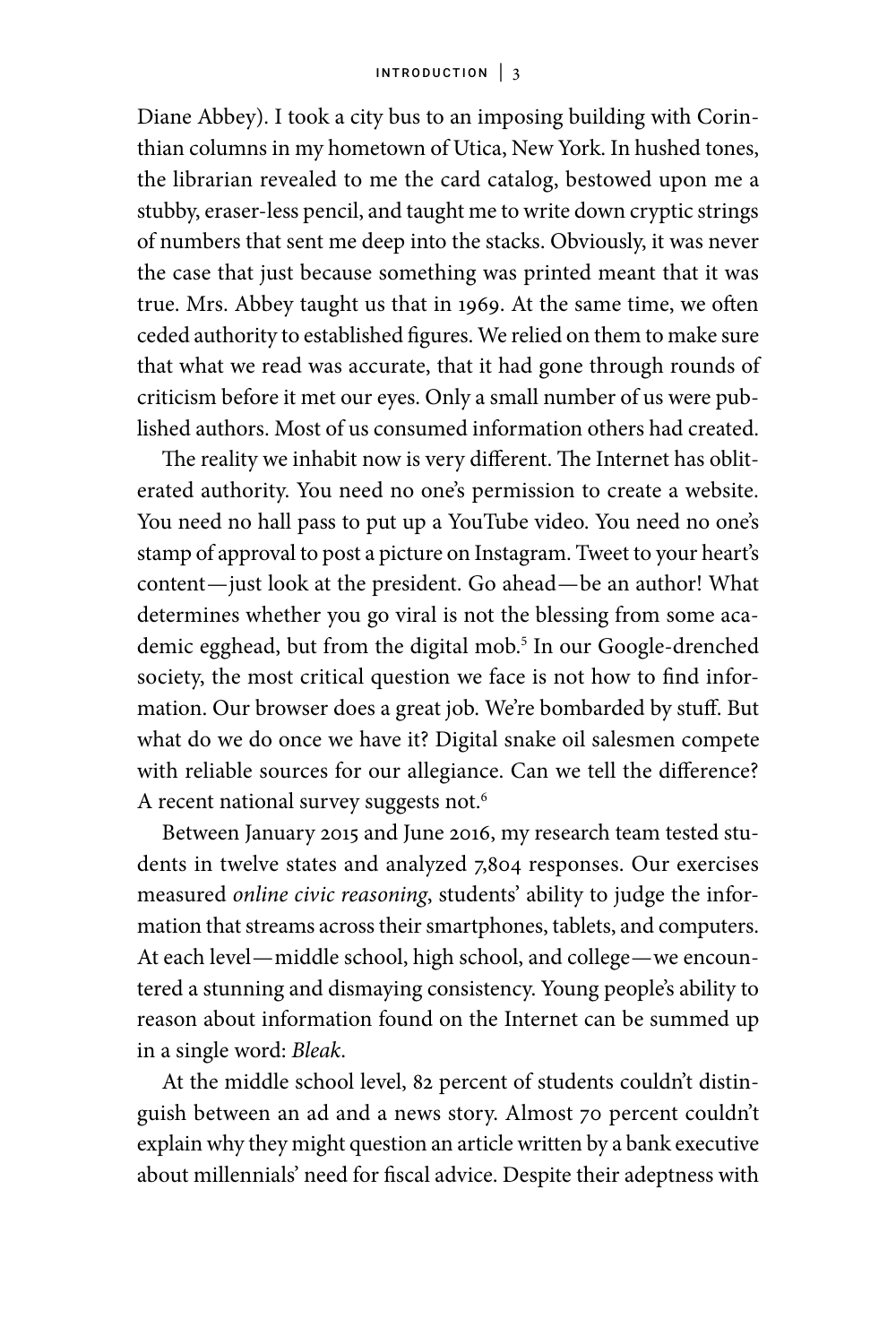#### 4 | INTRODUCTION

social media, three- quarters of high school students missed the significance of the blue checkmark showing that an account was verified by Facebook. Over 30 percent thought a fake news post was *more* trustworthy than a verified one. Viewing a screenshot of "nuclear flowers" supposedly taken near the site of the Fukushima Daiichi disaster, four in ten considered it to be "strong evidence" of environmental damage, even though there was nothing in the picture to indicate that it had been taken near the site— or even in Japan.

At the college level, students struggled mightily when confronted with a site that hid its backers. We sent undergrads to MinimumWage .com, a project of the Employment Policies Institute, which styles itself as a nonprofit organization that sponsors nonpartisan research. Less than 10 percent of college students were able to suss out that Employment Policies Institute was a front group for a DC lobbyist or, as *Salon*'s headline put it, "Industry P.R. Firm Poses as Think Tank!" Searching "Employment Policies Institute" with the word "funding" turns up the *Salon* article along with a string of other exposés.7 Most students never moved beyond the site itself.

It's not just the students who are in trouble. We all are. If you think I'm an alarmist, consider what happened in Rialto, California, a community outside of San Bernardino. Middle school teachers created an exam inspired by the new Common Core State Standards, an educational reform effort adopted by forty-two states and the District of Columbia.8 Teachers surfed the Web and culled a set of documents they believed made "credible" arguments, each representing a different position on a historical controversy. The issue under debate was the Holocaust. Students were given a set of documents and told to write an essay arguing whether the Holocaust was real or whether it was a "propaganda tool" concocted by world Jewry for "political and monetary gain."9 One of the "credible" documents handed to students came from biblebelievers .com .au, an anti- Semitic Australian website.10 According to "Is the Holocaust a Hoax?" *The Diary of Anne Frank* was a fake; pictures of piled- up corpses were actually "murdered Germans, not Jews"; and there are "compelling reasons [why the] socalled Holocaust never happened." Many students found this docu-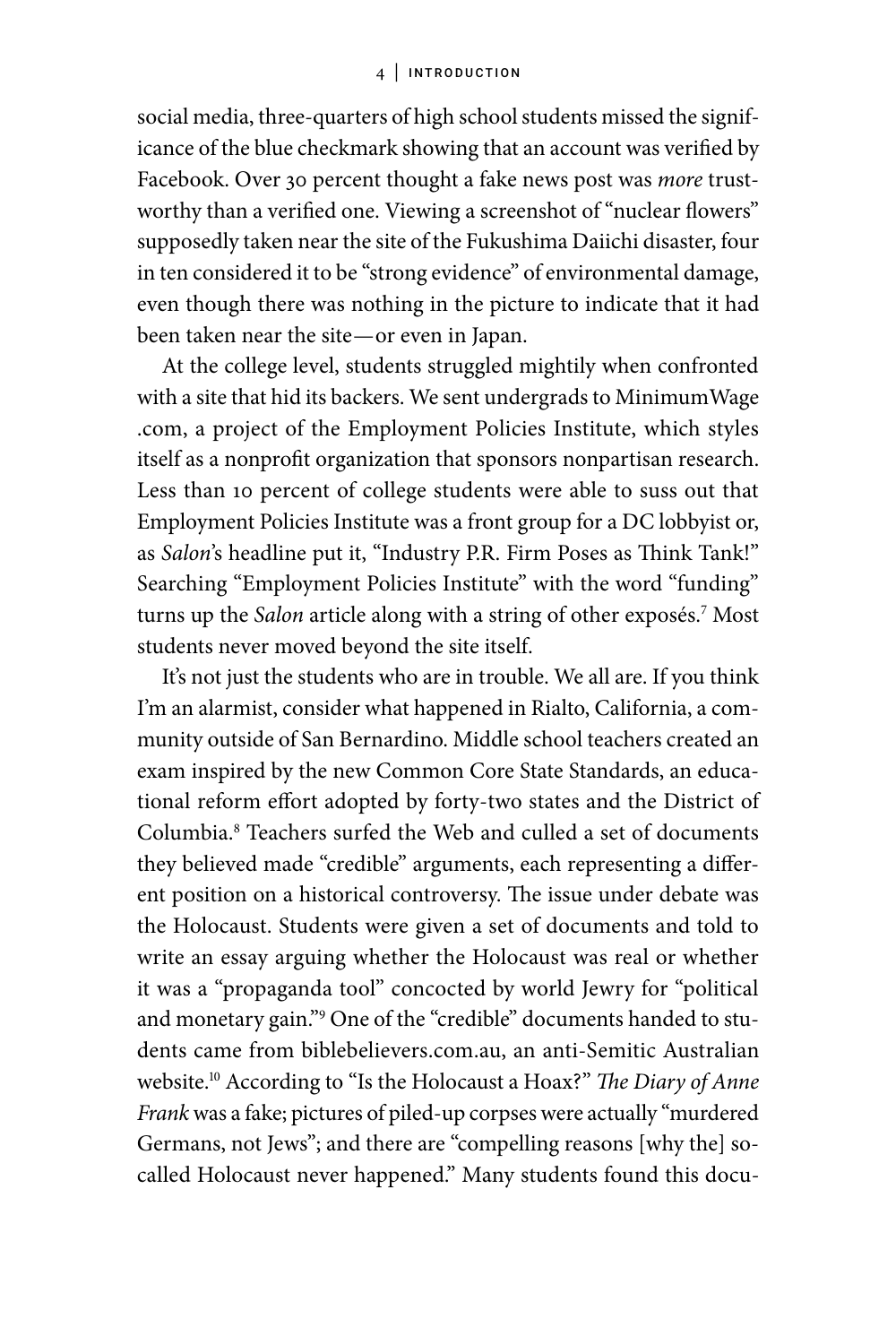ment the most convincing. "There was no evidence or prove [*sic*] that there were gas chambers," wrote a student who also needed work on spelling. "With the evidence that was given to me, it clearly was obvious, and I wouldn't know why anyone would think otherwise," wrote another. A third asserted, "I believe the event was a fake, according to source 2, the event was exhaggerated [*sic*]. I felt that was strong enogh [sic] evidence to persuade me the event was a hoax." This last essay earned 23 out of 30 points. The teacher commented, "You did well using evidence to support your claim."<sup>11</sup> When the story got out, the Rialto school board held emergency meetings. They ordered teachers to undergo "sensitivity training" at Los Angeles's Simon Wiesenthal Museum of Tolerance, the presumption being that this assignment came from an animus toward Jews and the teachers needed prejudice reduction.12

I think this is a gross misdiagnosis of the problem. There's no evidence that these teachers were particularly racist or prejudiced or bigoted. I doubt they needed an Rx for sensitivity training. I believe their sin is that they, too, were overwhelmed by what the Internet spews, and they regrettably put a spurious document on the same footing as legitimate historical evidence. My hunch is that they would've come up with a similar assignment had the topic been black Confederates or any number of historical issues where fake sources crowd out the real thing.

These teachers— like their students, like Joy Masoff, like us— are living in an age where changes in how information is created and disseminated outpaces our ability to keep up. The Internet teems with made- to- order history by pseudo- scholars who invent footnotes and Photoshop images to shore up fraudulent claims.13 We are spinning in a moment when the tools we have invented are handling us— not the other way around. Throw in for good measure the Common Core and the scant professional development that teachers received to implement it, and you have the recipe for a perfect storm. That's what happened in Rialto. A perfect storm with all the ingredients amply supplied by the Internet.

Welcome to the chilling future of learning the past, where not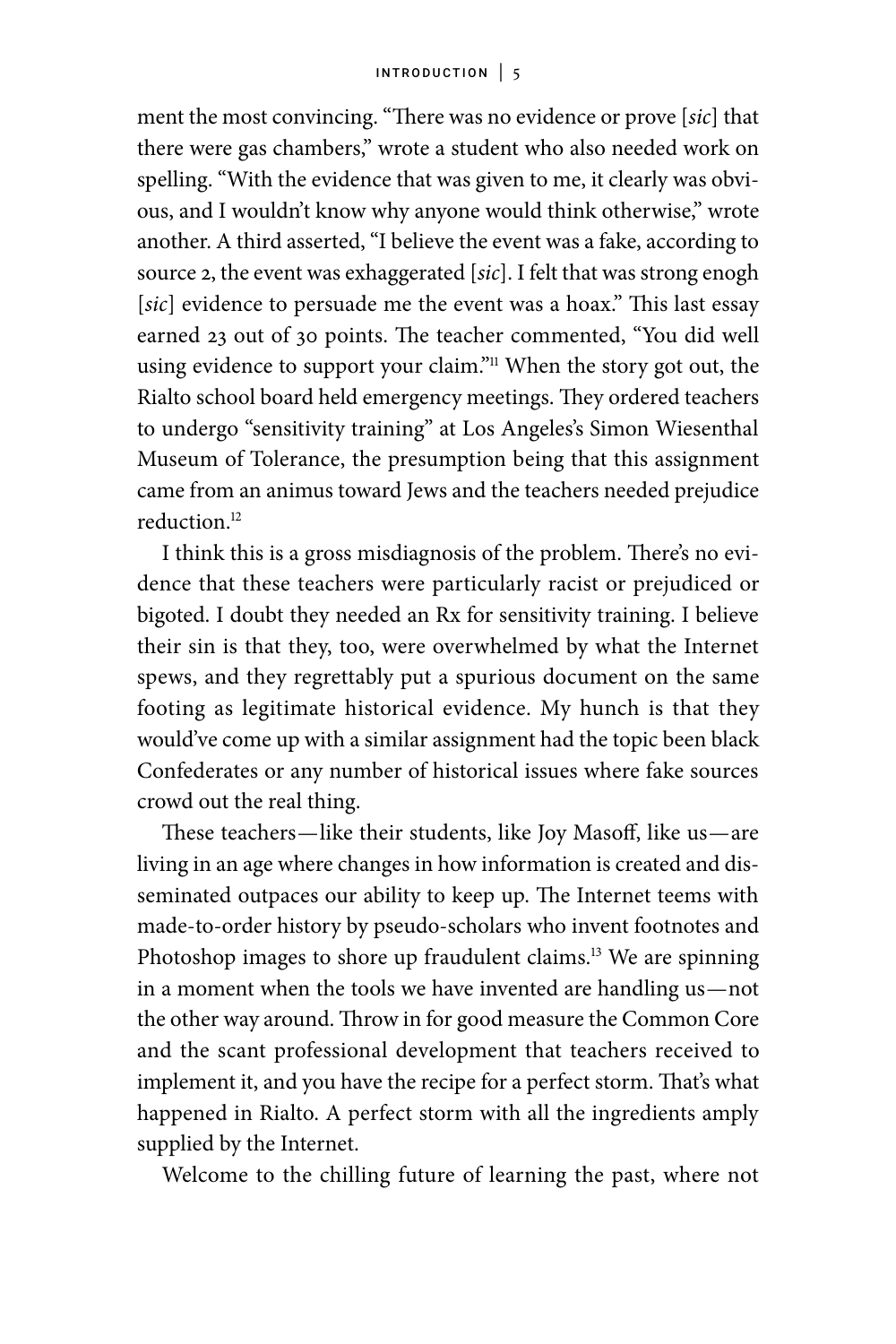just our students but our teachers and textbook authors fall victim to fake history. Back in the analog Stone Age, information literacy meant learning to decipher the hieroglyphics of the *Readers' Guide to Periodical Literature*. The challenge then was how to locate information. Gasping for air under an information overload, we face a different question: What information should be *believed*? We are woefully unprepared to answer. Instead of teaching the skills needed to navigate this digital free-for-all, our educational system trudges along doing the same thing but expecting a different result. Not that long ago, if you wanted to examine George Washington's letters, you'd have to fly to Washington, DC, and curry favor with the Library of Congress archivist. Today, sitting at the kitchen table, twelve- year- olds can be inside the Washington papers in a few clicks. But in school, these same twelve-year-olds take tests on minutiae accessed more quickly on their iPhones than retrieved from memory.

An exaggeration? Sharpen your pencil and identify the achievements of Gabriel Prosser and Benjamin Gitlow. Prosser fomented a failed slave revolt in 1800. Gitlow published a socialist newsletter and was convicted under New York's Criminal Anarchy Law in 1920. Few of us could say anything intelligent— forget intelligent, *anything* about either. Yet both names appear on a test of historical facts given to high school students, the National Assessment of Educational Progress.14 That's right, Educational *Progress*.

Our read- the- chapter- and- answer- the- questions- in- the- back pedagogy has a familiar coziness, but it exacts a heavy price. Teaching students to separate fact from fiction by reading textbook narratives purged of ambiguity is akin to preparing a swimmer who's never ventured outside a wading pool to navigate the torrents of a raging sea. Facing waves of claim and counterclaim (that is, the world *outside* of school), current practice prepares today's students to drown. And they do so in droves. A week after the story broke about Rialto, I gave a talk at a large state university. My presentation was in one of those old- style amphitheater lecture halls, where the professor stands in the orchestra pit and looks up at rows of students. I peered out at a sea of faces partially obscured by open laptops. When I told the story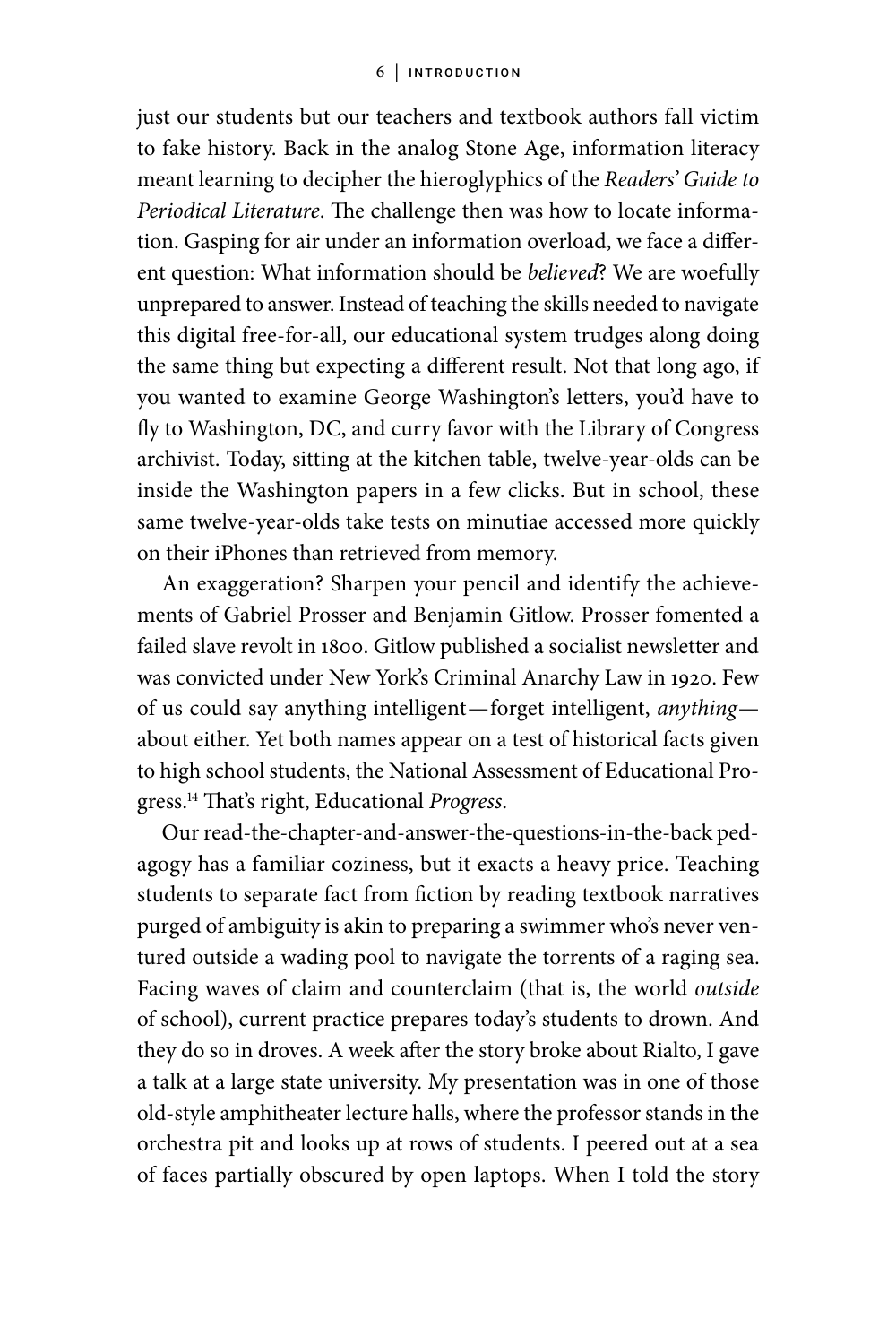about middle school Holocaust deniers, the students gasped. Then I projected the web page for the Hitler Historical Museum, which claimed to be "a non-biased, non-profit museum devoted to the study and preservation of the world history."15 When I asked, "How many of you use the Internet for research?" every hand went up. "Keep 'em up if you can come down here and in one click show me who owns this site."<sup>16</sup> Like the wave at a sporting event, hands fluttered down (including those of the bemused faculty in the front row). These backwardbaseball- hat- wearing college students— probably grazing Facebook, Twitter, and ESPN as I was talking— were rendered clickless.

Technology has left no part of modern life untouched. Yet in the midst of these transformations, school, and what we teach there, remains stuck in the past. My book sheds light on how we got ourselves into this mess and what we might do to get out of it. The following essays are organized in four sections. The three chapters in part 1 describe our current plight. Chapter 1 describes the game we play on the young, where the testing industry rigs the system to make students look dumb before they've even had a chance to sharpen their pencils. Chapter 2 tells the story of the hapless efforts by the federal government to usher history teaching into the twenty- first century by spending a billion dollars between 2001 and 2012, while leaving nary a trace on the landscape of history teaching. Chapter 3 describes attempts to balance jingoistic accounts of American history by assigning Howard Zinn's *A People's History of the United States*, a work, I argue, that confuses sounding critical with thinking critically.

The two chapters in part 2 make the case that historical thinking is a unique orientation to the world, one that is desperately needed in an age of digital manipulation. I draw on the voices of participants from my research studies— high school students and teachers; scientists, members of the clergy, and working historians— to demolish the myth that the most important attribute of historical study is a supple memory. History, I argue, provides an antidote to impulse by cultivating modes of thought that counteract haste and avert premature judgment.

Part 3's two essays take an autobiographical turn. The first tells